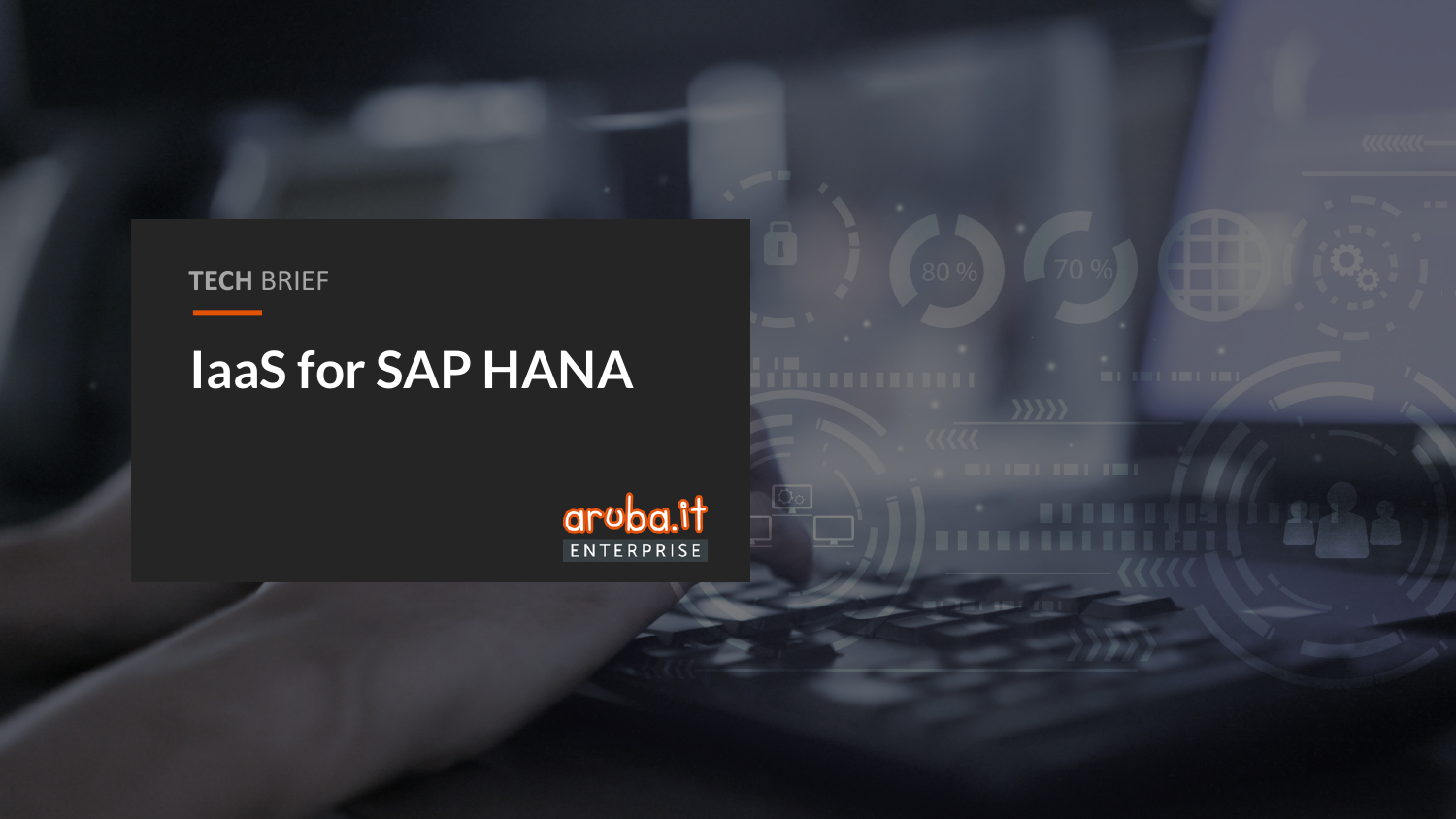## IaaS for SAP HANA: What is it?

**IaaS for SAP HANA** is a cloud infrastructure with **SAP-certified hardware** where you can develop ERP business process management solutions on a **BYOL** (Bring Your Own Licence) basis.

The service can be used either in **Appliance mode** or in **SAP TDI mode** (Tailored Data center Integration), thanks to the use of SAP-certified enterprise-level full flash Fibre Channel storage.

- **Appliance Mode -** High reliability of the solution with native HANA tools.
- **SAP TDI Mode -** Make the most of the highly reliable functions offered by the certified virtualizer (VMware), significantly reducing costs and complexity.

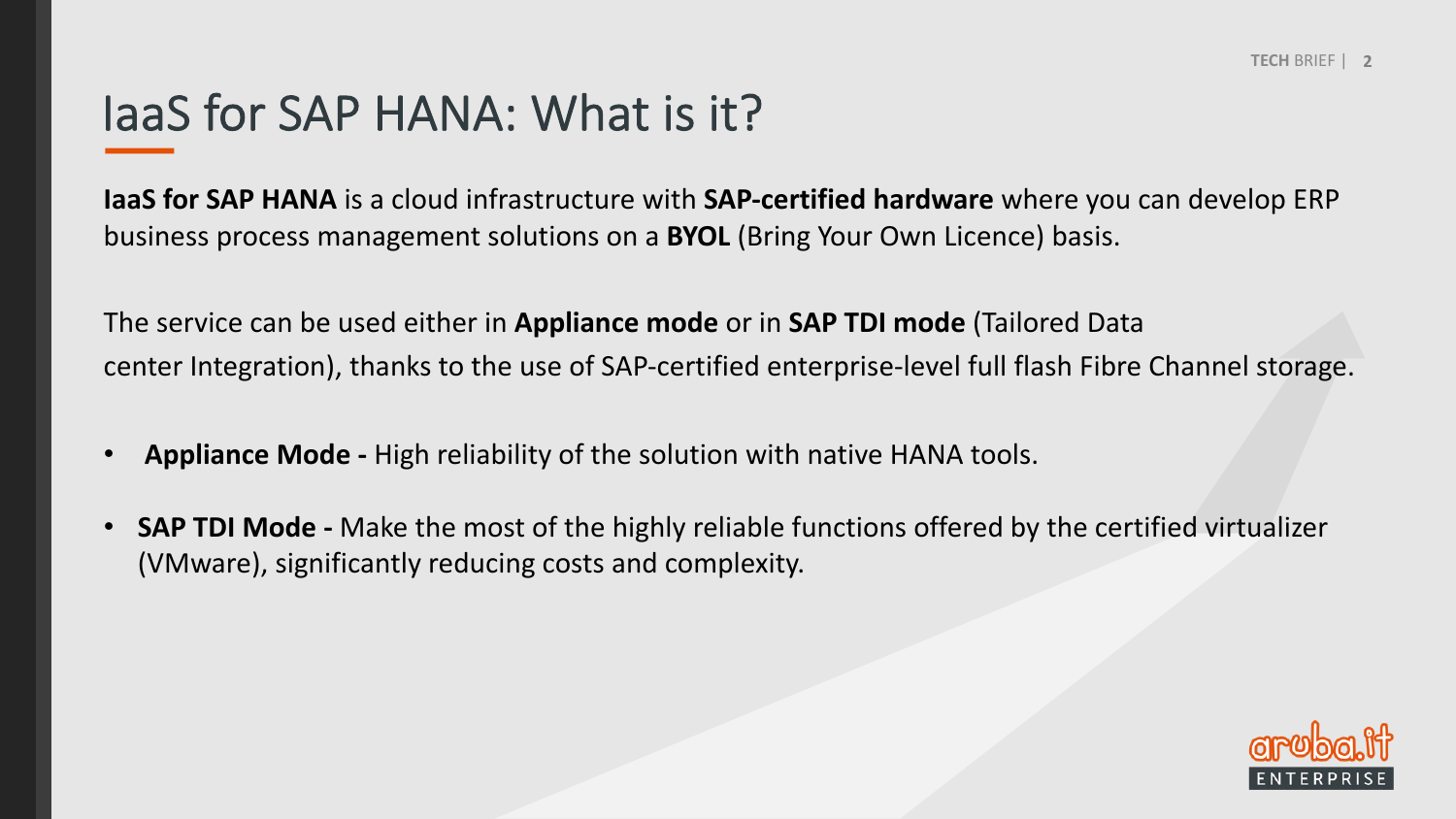## IaaS for SAP HANA: benefits

#### **Speed**

Using SAP HANA in the cloud means that it takes a matter of hours, rather than weeks or months, to activate a traditional infrastructure.

#### **Scalability**

Thanks to the dynamic nature of the cloud, memory and computing capacity can be scaled up or down depending on a company's business needs.

#### **Savings**

The pay-per-use solution means that you only pay for the resources you use and the BYOL model allows anyone with a SAP HANA license to enjoy the benefits without incurring additional costs.

### **Security**

Multi-tenant environments are fully isolated, guaranteeing the client the highest levels of confidentiality when it comes to data protection.

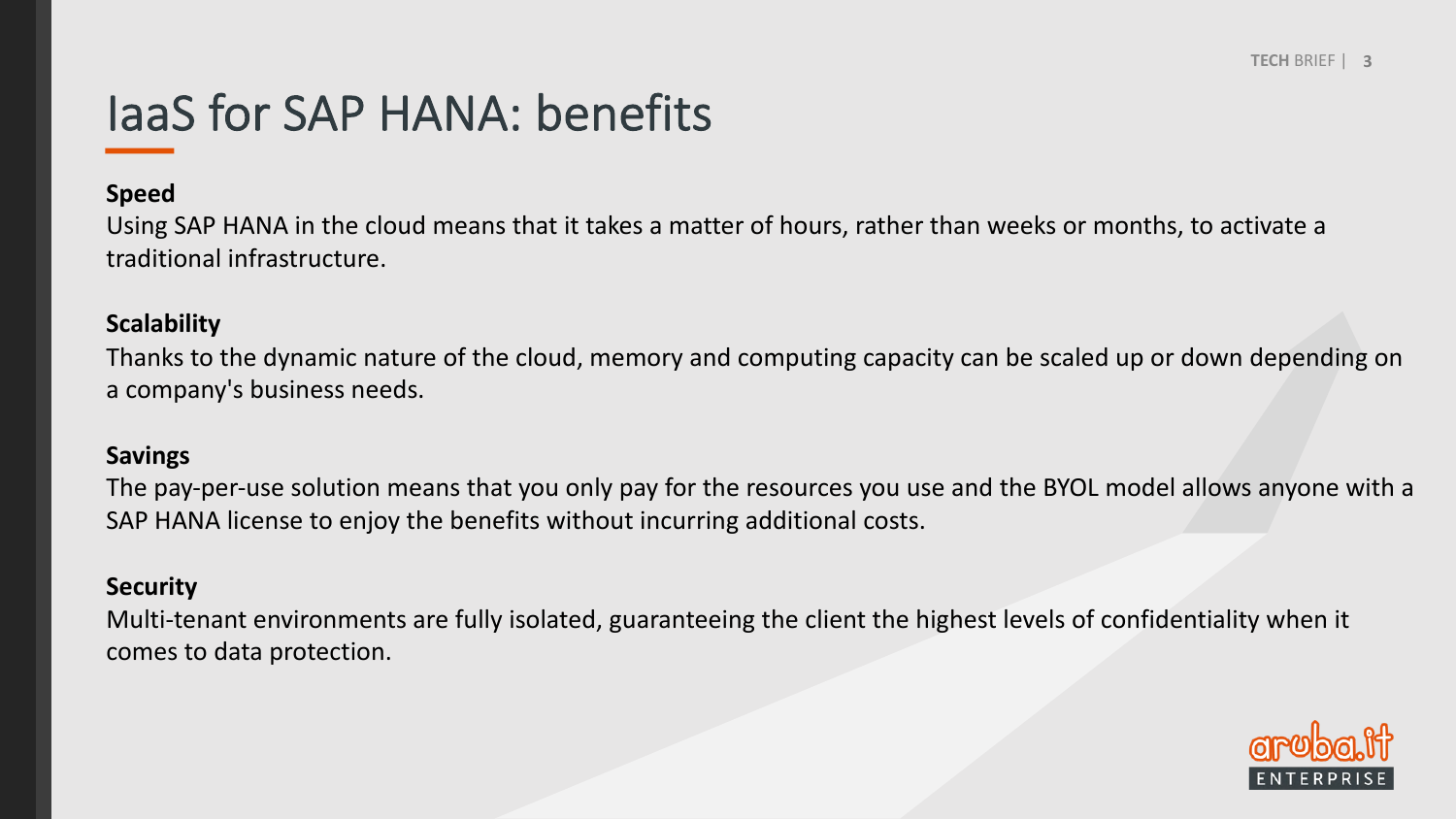# IaaS for SAP HANA: features

| <u>ming</u> |  |
|-------------|--|
| سيدان       |  |
|             |  |

### **Various RAM instances available**

Virtual machines with RAM instances between 64GB and 1TB and the option to request larger instances



## **License portability**

HANA environments available on a BYOL (Bring Your Own License) basis



## **Performance guarantee** Service Level Agreement (SLA) 99.95%



## **Certified hardware** Solution based on SAP certified Dell EMC hardware



## **Multiple environments** Test, inspection and production environments available



## **Rating 4 Data center** ANSI/TIA-942 Rating 4 certified data center in Italy

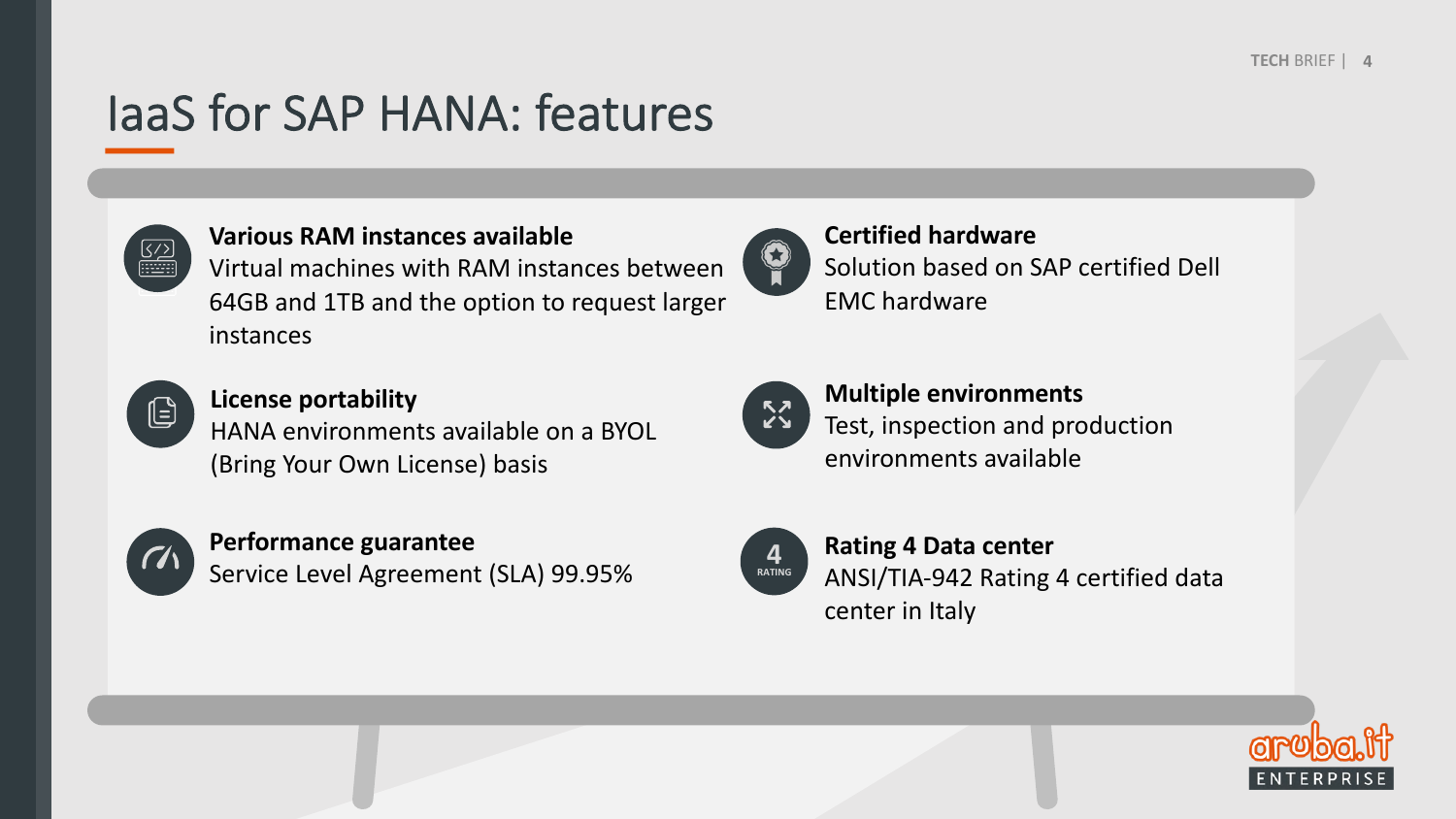## IaaS for SAP HANA: services included



#### **VPN**

Direct connection to the on-premise environment (IPSEC VPN) and remote infrastructure management (SSL VPN).

### **Backup**

Disk space for backup included in the service and equal to 4 times the instance RAM, with the option to expand.



#### **Networking**

10 Gb/s with optional interface with a Dedicated Infrastructure or Private Cloud thanks to a Hybrid Link.



## **Virtualization** High reliability with VMware, the leading virtualization software with SAP HANA certification.